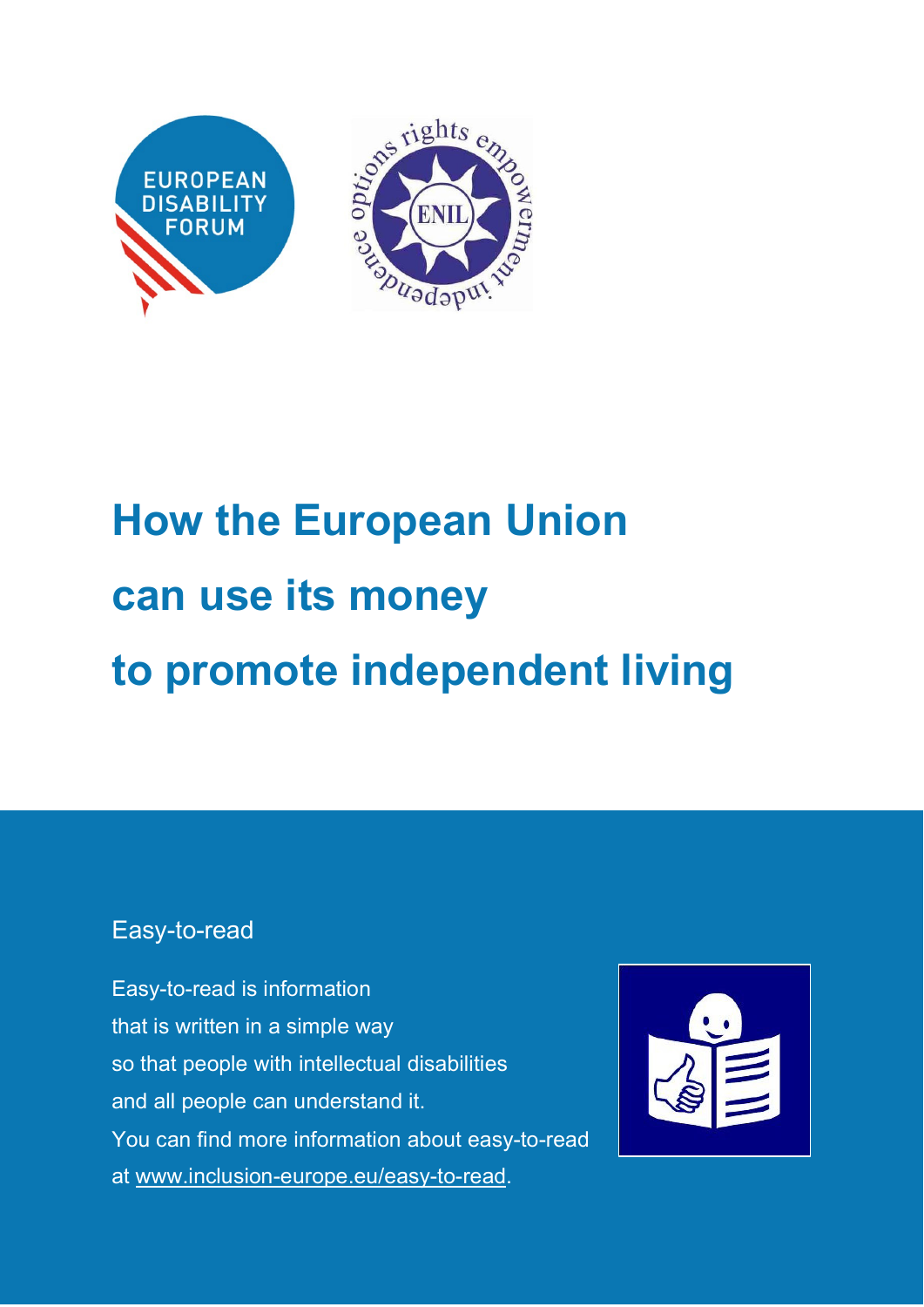#### **Who we are**

We are two organisations that work to protect the rights of people with disabilities in Europe:

• The European Disability Forum In short: EDF

and

• The European Network on Independent Living In short: ENIL

We believe that people with disabilities should be part of the community and make their own choices in life. Nothing should be decided about us without us!





#### **What this booklet is about**

We made this booklet to talk about how the **European Union** can use its money to promote independent living for all people with disabilities in the world.



All the difficult words in the text are marked in **bold** and you can find their explanation at the end of this booklet.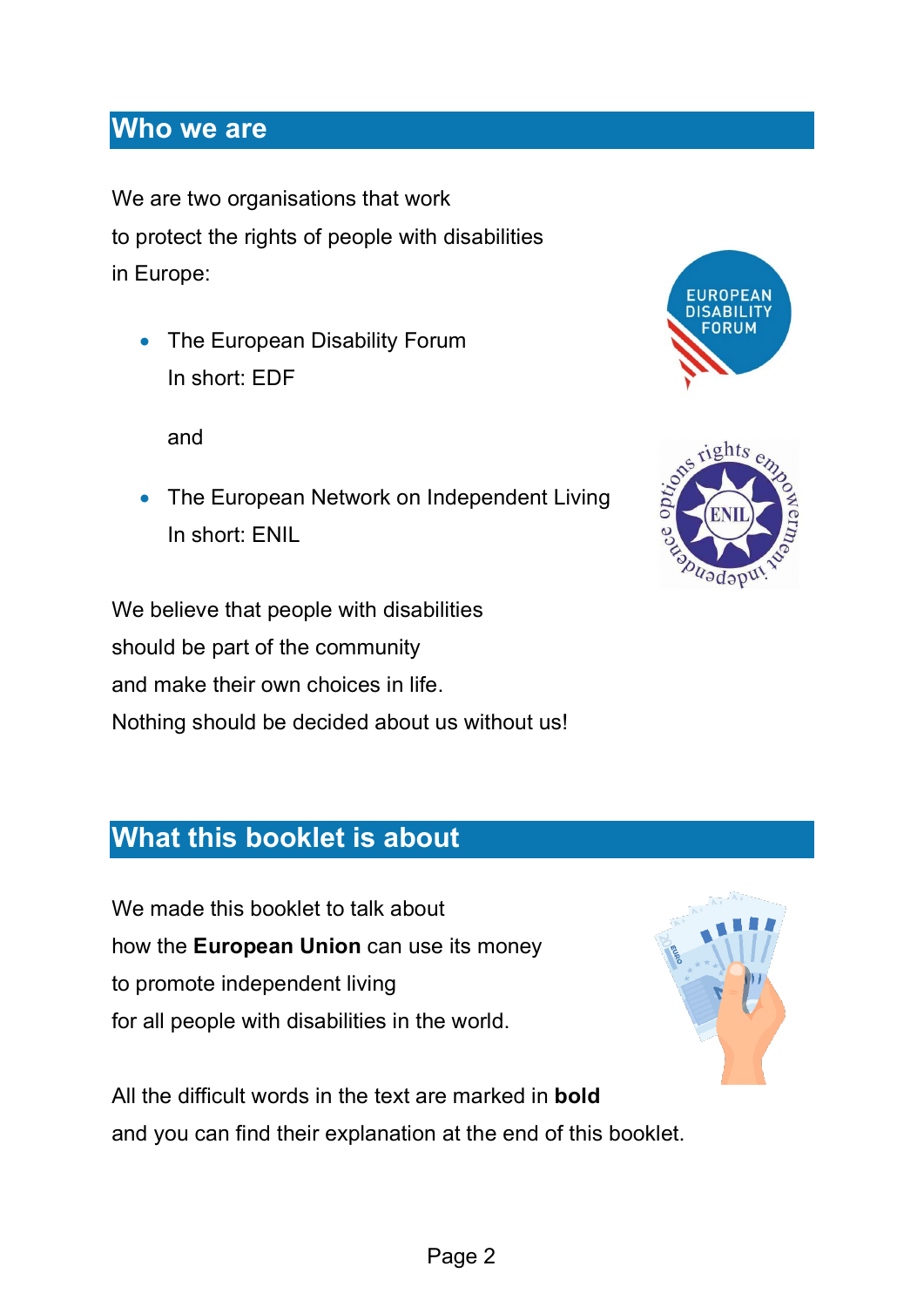### **Independent living**

Independent living means you can make your own choices about your life. For example, you can choose where, how and with whom you want to live. All people have the right to live independently and to be part of the community.

Sadly, in practice,

many people with disabilities do not enjoy their right to live independently like other people.

They may:

- Live in **institutions** away from their families and friends.
- Not be allowed to make their own choices about their lives.
- Not get the support they need to be able to take part in the community like other people.



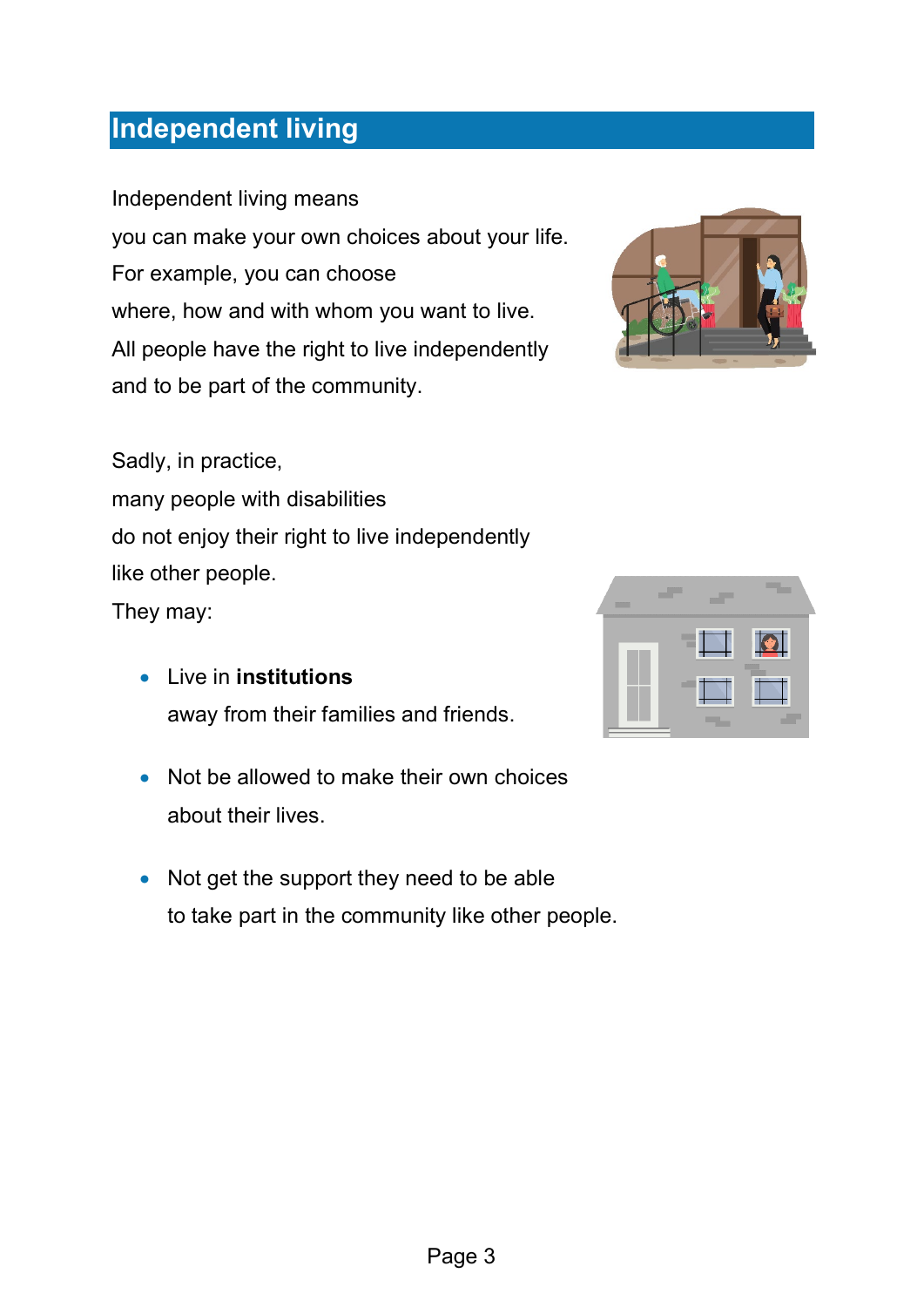#### **The role of the European Union**

The European Union has signed 'the UN Convention on the Rights of Persons with Disabilities'. In short, we call it 'the UN Convention'. The UN Convention is an agreement that says what rights people with disabilities have and how countries should protect these rights. Amongst others, the UN Convention says that people with disabilities have the right to live independently and to be part of the community.

By signing the UN Convention, the European Union agreed to do what the UN Convention says to protect people with disabilities. The European Union should respect what the UN Convention says in everything it does. That means in the way it spends its money too.

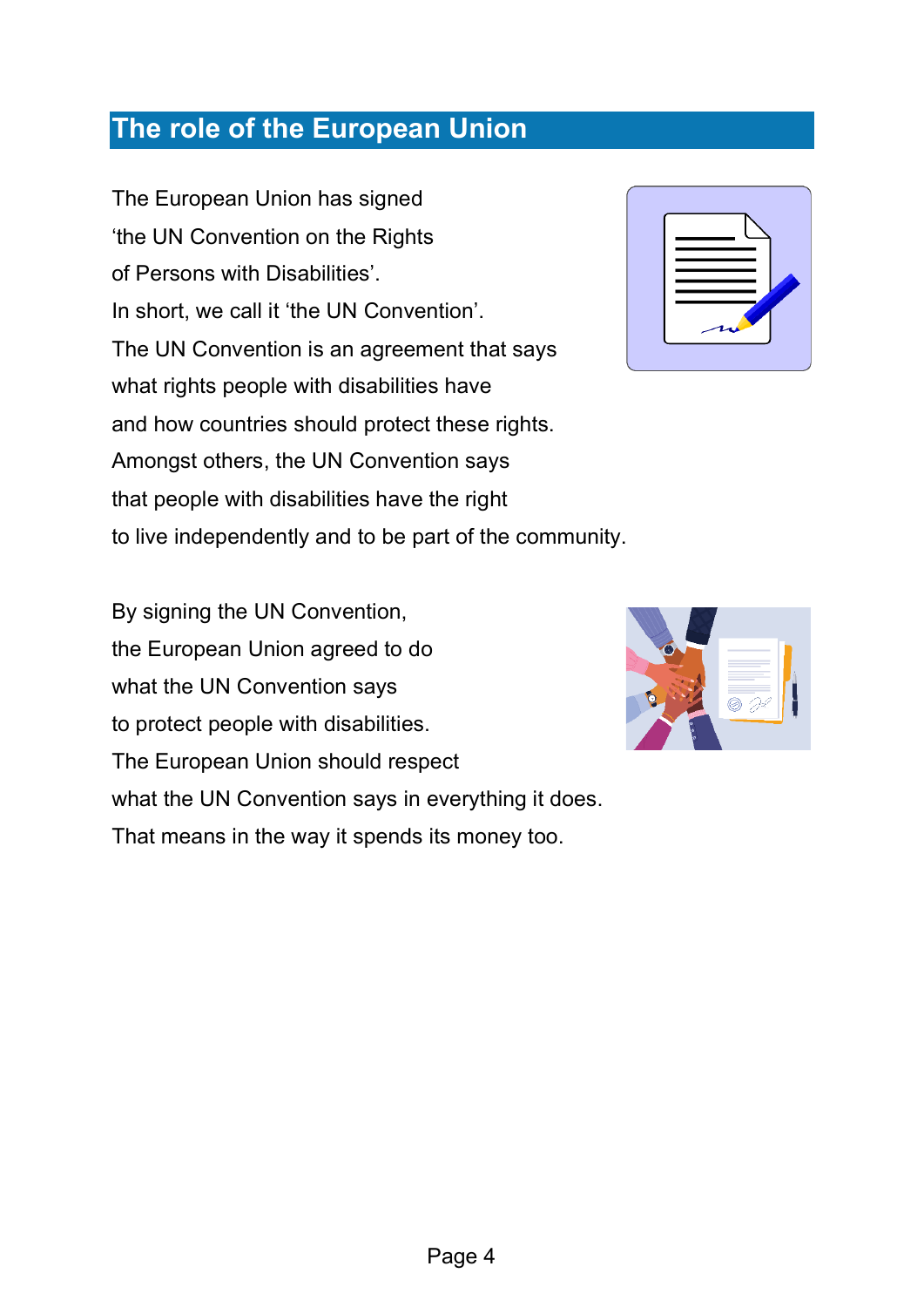#### **Use of European Union's money**

The European Union gives a big amount of money to help countries in the world that are in need. For example, countries that are poor.

This money is used to help people in these countries to have a better and safer life. For example, to have access to clean water and food and to build schools and hospitals.



- Make things and services **accessible** so that people with disabilities can use them to take part in the community.
- Create services that help people with disabilities to live independently. For example, some people with disabilities may need a support person to help them in their daily life.

Sadly, in practice, some of this money is used in projects





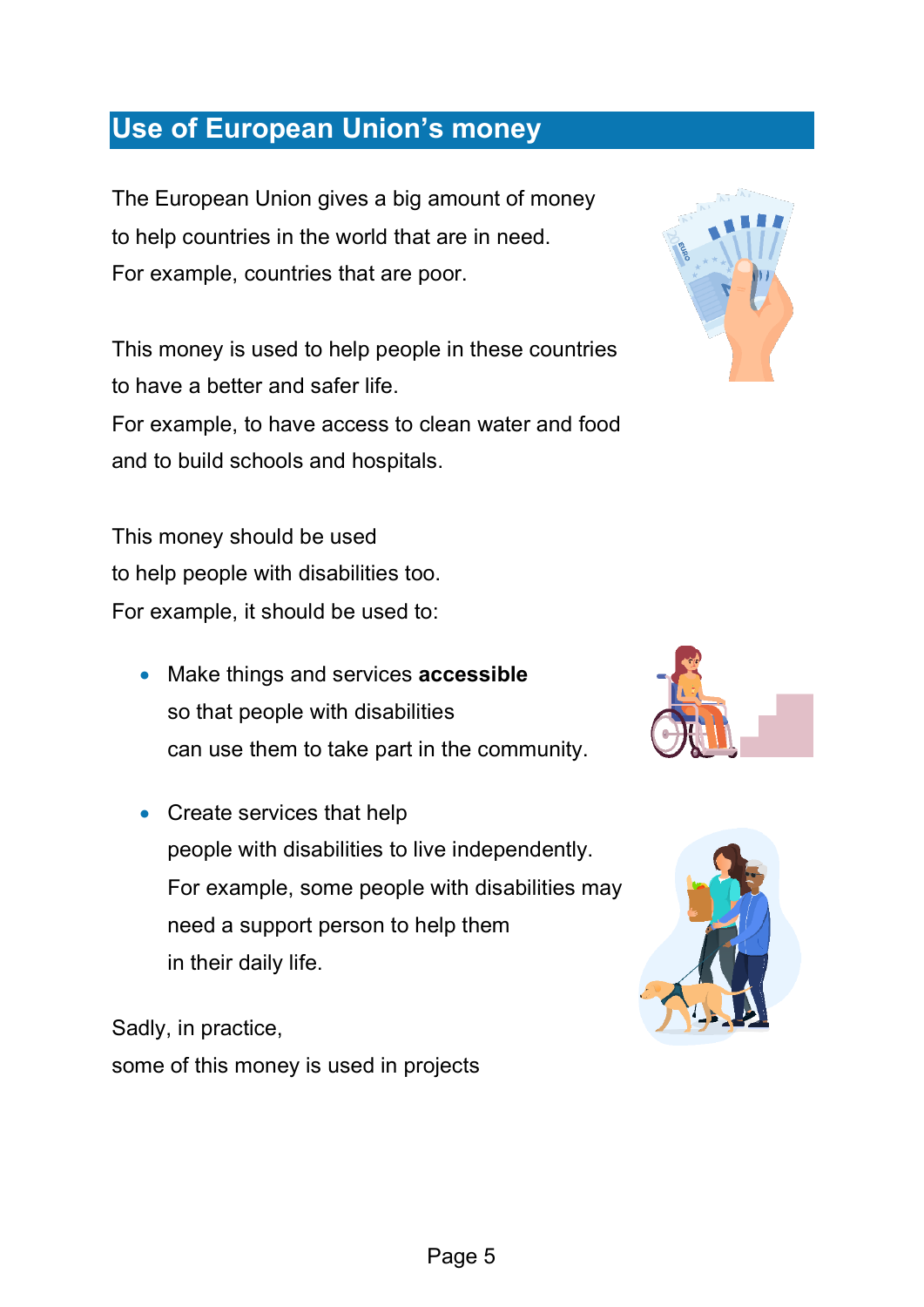that do not promote independent living for people with disabilities. For example, it may be used for **institutions** where people with disabilities live away from the community.

This is against the rights in the UN Convention and the European Union needs to stop it.



#### **Promoting independent living**

The **European Union** should make sure that the money it gives to countries in need is used in a way that respects the rights of people with disabilities.

Amongst others, the European Union should:

- Spend its money on projects that support people with disabilities to live independently.
- Not support institutions where people with disabilities live away from the community.





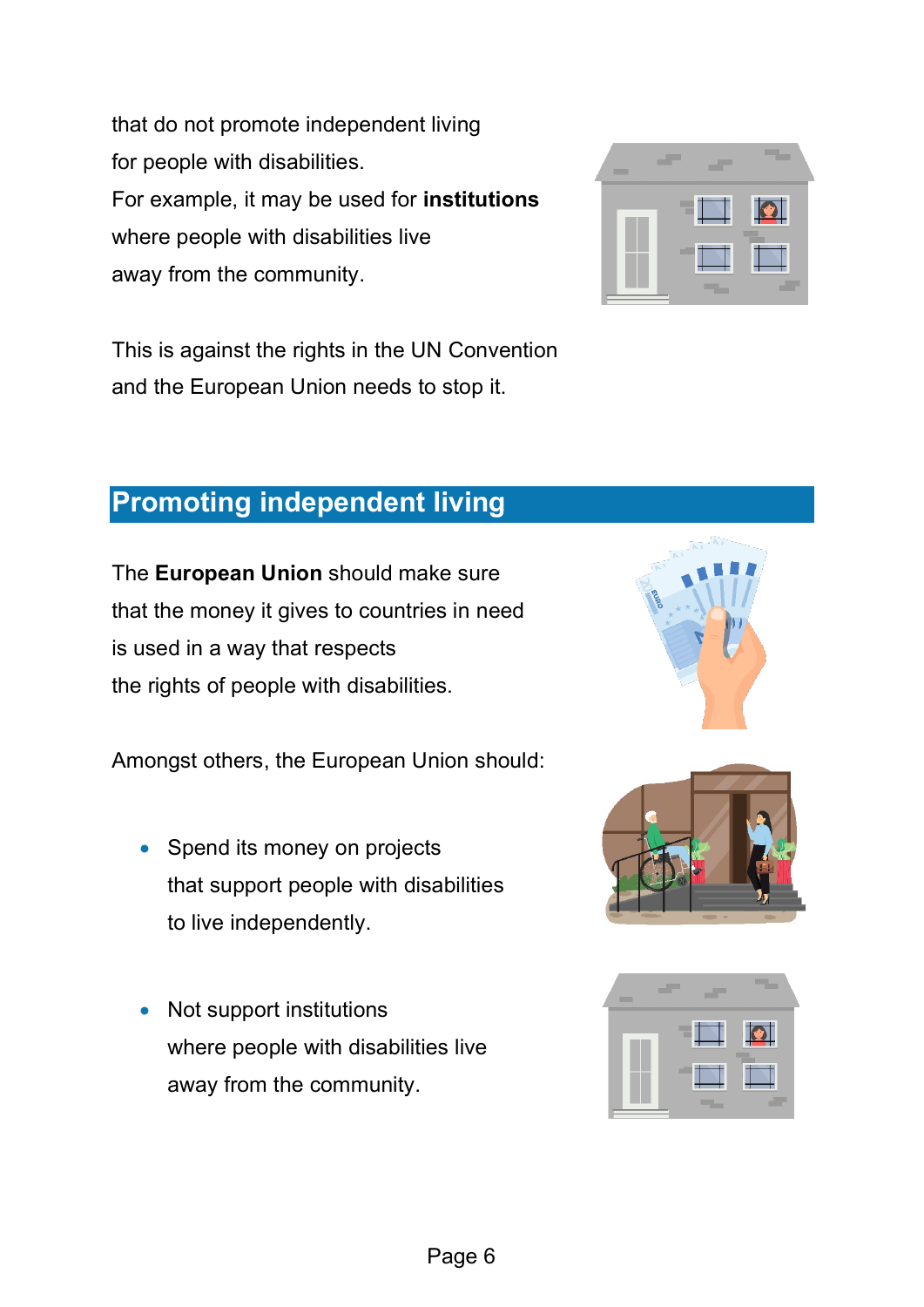- Check if countries use this money for the good of people with disabilities and all people.
- Listen to organisations of people with disabilities when it plans how it will use its money.





## **More information**

For more information about our work,

you can check:

- [The website of the European Disability Forum](https://www.edf-feph.org/)
- The website of the European Network [on Independent](https://enil.eu/) Living

If you have any questions, you can send us an email at: [info@edf-feph.org.](mailto:info@edf-feph.org)



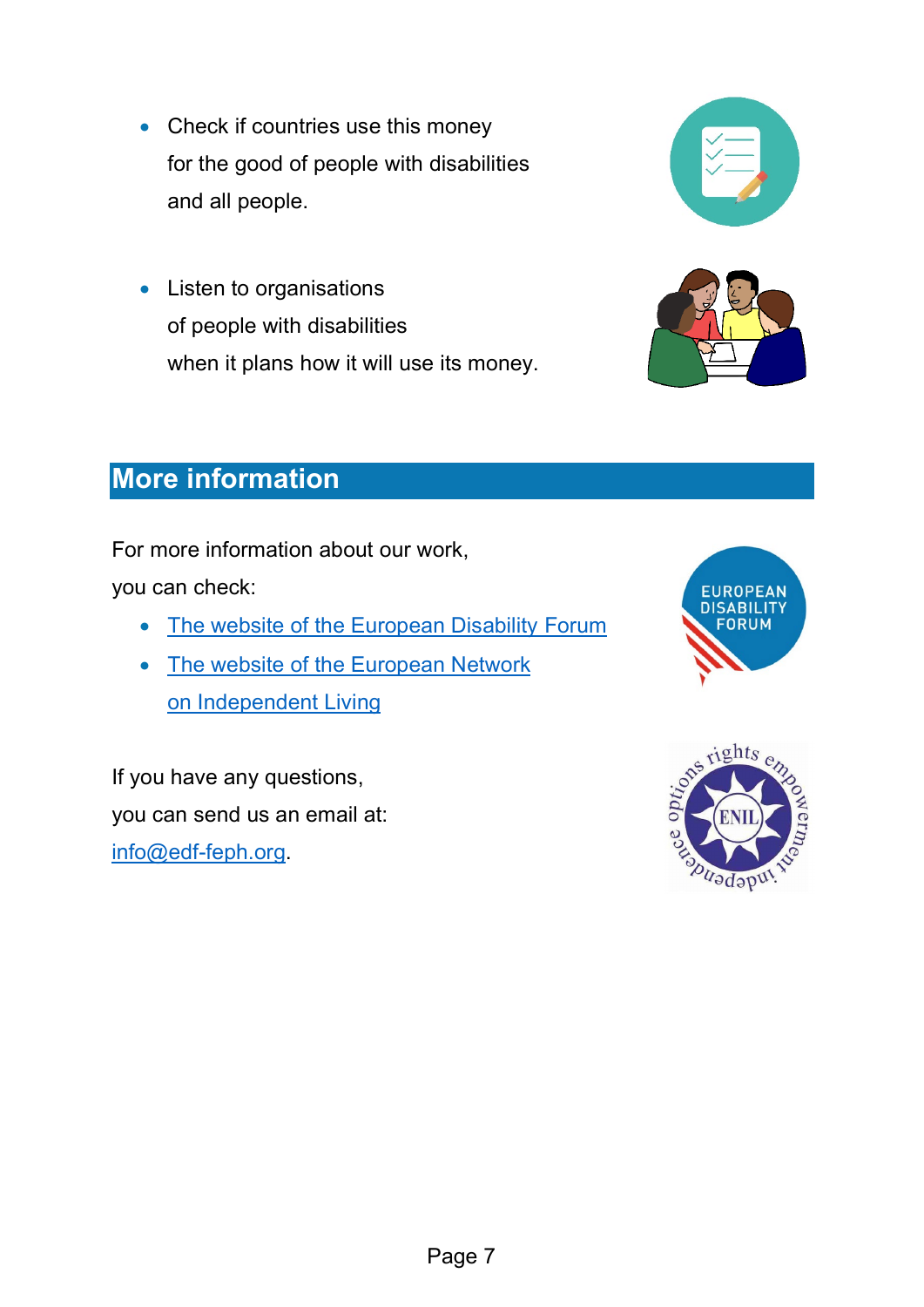# **Explanation of difficult words**

### **European Union**

The European Union is a group of 27 countries in Europe that work together to make things better for their people.



#### **Institutions**

Institutions are places where people with [disabilities](https://www.inclusion-europe.eu/easy-to-read-term/#IntellectualDisability) live away from other people and from the community.